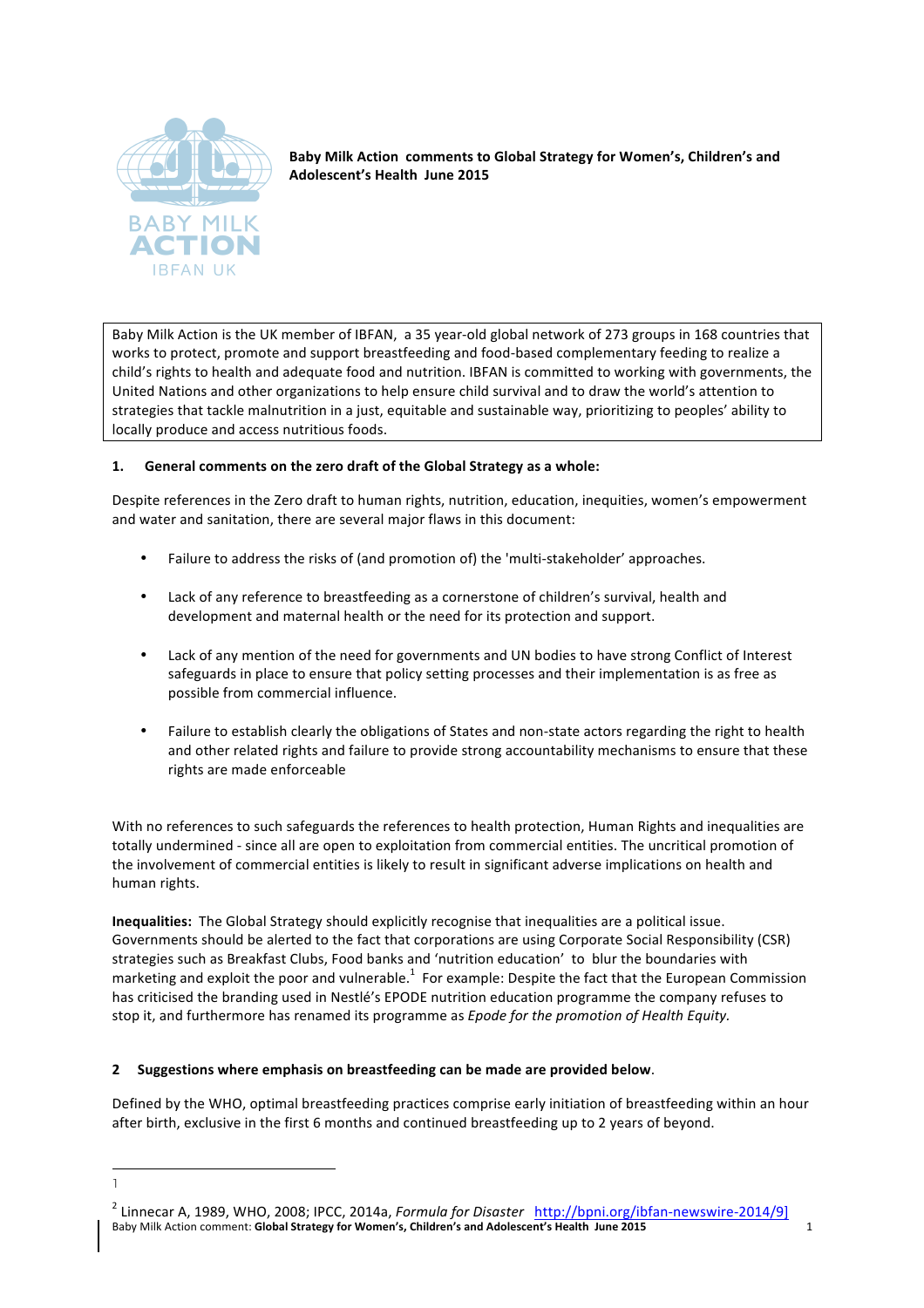Since breastfeeding constitutes one of the single most effective interventions in order to fulfill the child's rights to life and to the enjoyment of the highest attainable standard of health, and is critical to the attainment of the goals of the Strategy, the authors of this Zero Draft must explain why it has not been specifically referenced. 

Breastfeeding is not only a cornerstone of children's survival, but it is also a powerful equalizing intervention, ensuring that all children everywhere, girl or boy, from a rich country or a poor one, receive the best start in life. It also helps to prevent obesity and underlying factor in non-communicable diseases, another issue that is missing from the Zero draft, yet is fast consuming national health care system and family budgets in rich and poor countries alike. It make no sense to promote Public Private Partnerships, yet ignore this key global health issue that is exacerbated by the aggressive marketing of food and drink corporations.

Breastfeeding also protects maternal health, helping to reduce the risk of breast- and ovarian cancer and risk of postpartum hemorrhage, and helping with birth spacing.

**Commercial misinformation** The need for protection from commercial misinformation is a cross cutting issue that applies to everyone – adolescents and all women - those who breastfeed and those who decide to bottlefeed. There is a widespread misconception that the International Code and WHA Resolutions are designed to withhold essential information and force women to breastfeed against their wishes. Nothing could be further from the truth. The International Code is designed to ensure all women and carers access to the independent and sound information they need to make wise decisions.

### **How Breastfeeding is impacted by Global Trade**

The Global Strategy should highlight the fact that breastfeeding is de facto competing with the highly profitable market of breastmilk substitutes (BMS) estimated to be worth US\$ 41 billion a year. In order to protect this crucial intervention against undue commercial pressures, the *International Code of Marketing of Breastmilk Substitutes* (IC) and the subsequent relevant World Health Assembly (WHA) Resolutions should be implemented and enforced as a minimum requirement by all Member States. The need to protect breastfeeding becomes more urgent in emerging markets where marketing of BMS is very aggressive and almost systematically supported with unfounded health claims.

The strategy should provide help to governments who seek to fulfil their obligations to safeguard public health and human rights through the regulation of corporations to counter threats from trade agreements such as the Transatlantic Trade and Investment Partnership (TTIP), Trans-Pacific Partnership (TPP), and Comprehensive Economic and Trade Agreement (CETA) These agreements are set to allow corporations to sue governments if their regulations interfere with their current and future profits.

#### Protection from Commercial Influences - Implementing the *Convention* on the Rights of the Child

A holistic approach that includes mechanisms to protect, promote, and support breastfeeding is critical to the protection of infant , young child and maternal health. One of the major obstacles in achieving optimal infant and young child feeding is aggressive marketing practices of baby food companies. In order to 'protect' breastfeeding and ensure that its promotion and support is effective and not wasted, the implementation and enforcement of the International Code of Marketing of Breastmilk Substitutes and relevant WHA resolutions ("the Code") are essential. The WHA in Resolution WHA 34.22 [1981] stresses that breastfeeding should be protected and promoted in all countries and that the adoption of and adherence to the Code is a minimum requirement. The implementation of the Code is also specifically mentioned as a recommendation in the "Recommended Actions to Promote, Protect and Support Breastfeeding" in the Second International Conference on Nutrition (ICN2) Framework for Action. Moreover, the Convention on the Rights of the Child requires countries to implement and enforce the Code through its introduction into domestic law, and private companies to comply with it.

The article 24 of the *Convention on the Rights of the Child* also calls on governments to provide parents with information on nutrition and breastfeeding and the CRC General Comment No. 15 on the right of the child to the enjoyment of the highest attainable standard of health (art. 24) stresses that obligations of States are defined in the 'protect, promote and support' set by the *Global Strategy for Infant and Young Child Feeding*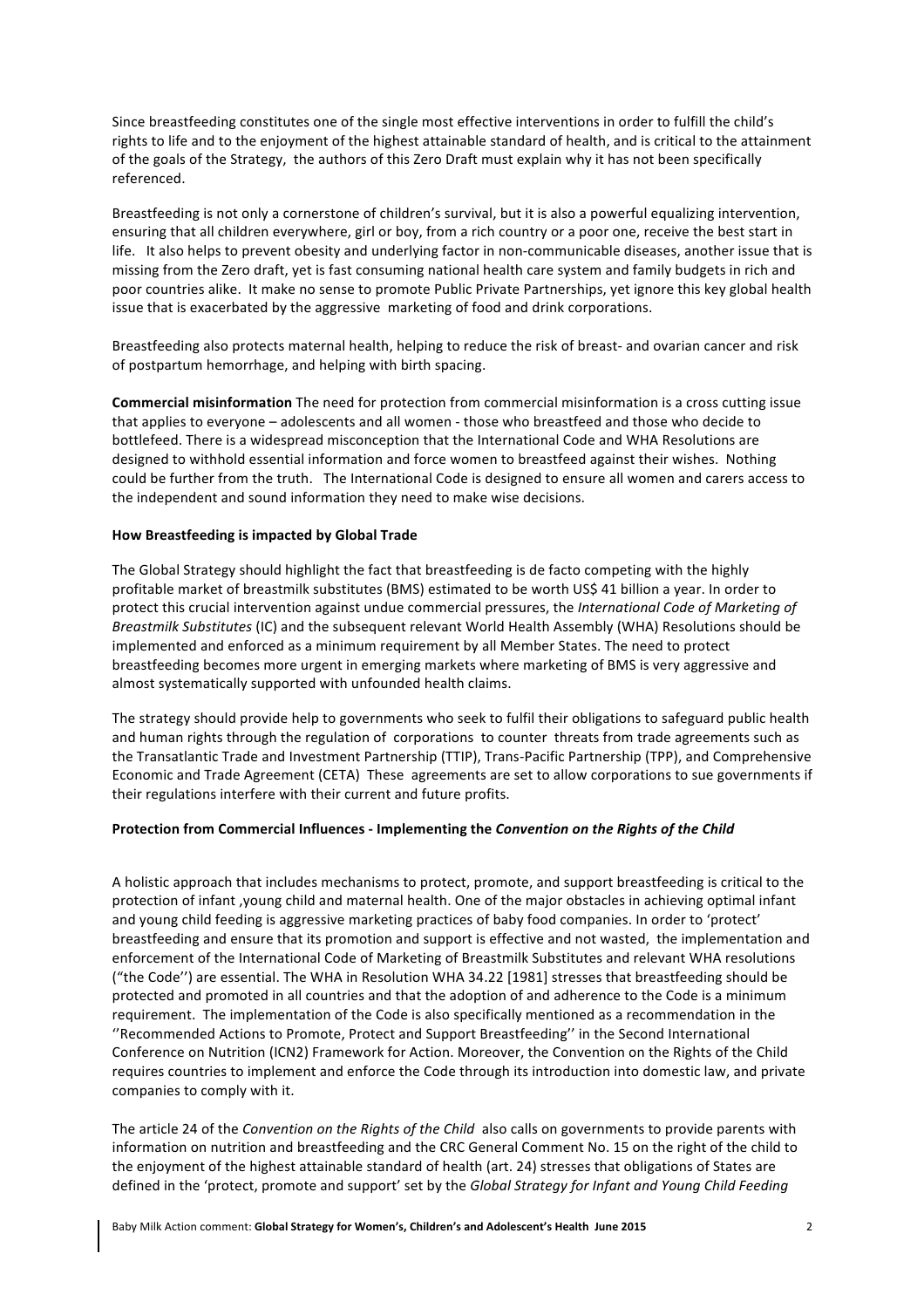(GSIYCF). The General Comment also urges States to implement and enforce the IC and subsequent relevant WHA resolutions and sets a direct obligation to companies to comply with them.

The International Code and subsequent relevant WHA Resolutions are embedded in many global declarations, standards and strategies, including the ICN2 Political Declaration and Framework for Action and the OHCHR Technical Guidance on the application of a human rights-based approach to the implementation of policies and programmes to reduce and eliminate preventable mortality and morbidity of children under 5 years of age (mentioned in the GSWCAH current draft).

**Environmental impact, Conservation and Sustainability:** Breastfeeding is the most sustainable and environmentally friendly way to feed infants and young children. It also provides an essential means of food security for infants and young children and improves their resilience in emergency situations. It is the first and perfect 'food system.' Indeed there is no food more locally produced or sustainable than breastmilk.

The protection of breastfeeding and strict control of the marketing of formulas and processed foods for babies should be considered as an integral part of a package of measures to conserve carbon and water. It takes 800 litres of water to manufacture a 1 litre of milk and 4700 litres of water to make a kilo of milk powder. The water usage on dairy farms used in the production of formula is also substantial. At the household level, a litre of water is needed each day to prepare the feeds for a three month old baby. Two litres are needed to boil bottles and teats that should be boiled for 10 minutes (up to 60 minutes per day), and more to wash and rinse them afterwards.<sup>2</sup>

**Breastfeeding is cost saving:** Aside from the acknowledged risks of artificial feeding, the economic impact of low breastfeeding rates is substantial. Investing in services that support women who want to breastfeed is potentially cost saving. For example, increasing the number of months breastfeeding has potential cost savings of at least  $£31m$  (at 2009-2010 value) in breast cancer treatment in women.<sup>3</sup> In addition, a study revealed that if 90% of US families could comply with the recommendation to breastfeed exclusively for 6 months, the USA would save \$ 12 billion per year and prevent 911 deaths, nearly all of which would be in infants (\$10.5 billion and 741 deaths at 80% compliance).<sup>4</sup> See also IBFAN's World Breastfeeding Costing Initiative.<sup>5</sup>

# **Specific places where Breastfeeding should be mentioned:**

It may be considered implicit **that** the protection, promotion and support for breastfeeding is covered in several of the strategic actions of the Strategy. However, given its critical importance, it should be specifically referenced in the Strategy, at least in the following places:

- 1) Page 6, bullet 1 (saved lives, improved health): Better protect, promote and support breastfeeding. Suboptimal breastfeeding practices in the first 2 years of life are related to the deaths of almost 12% of deaths in children under 5; or about 800,000 deaths in 2011 (Lancet Nutrition Series, 2013. Breastfeeding also supports birth spacing, and is proven to contribute to lower risks for breast- and ovarian cancers, saving mothers' lives.
- 2) Page 6, bullet 2 (better nutrition): Increase the rate of children breastfed up to 2 years or more. Continued breastfeeding after 6 months has proven to have a protective effect against overweight

 

<sup>&</sup>lt;sup>2</sup> Linnecar A, 1989, WHO, 2008; IPCC, 2014a, *Formula for Disaster* http://bpni.org/ibfan-newswire-2014/9] http://www.eea.europa.eu/soer-2015/synthesis/report/5-riskstohealth#section5-4

http://www.euro.who.int/en/health-topics/environment-and-health/water-and-sanitation/data-and-statistics http://www.eea.europa.eu/soer-2015/synthesis/report/5-riskstohealth#section5-4<br><sup>3</sup> *Potential economic impacts from improving breastfeeding rates in the UK.* Pokhrel S, et al. Arch Dis Child

<sup>2014;0:1–7.</sup> Doi:10.1136/archdischild-2014-306701

Http://adc.bmj.com/content/early/2014/11/12/archdischild-2014-306701.full.pdf+html <sup>4</sup>

 $4$  Bartick M, Reinhold A, The Burden of Suboptimal Breatsfeeding in the United States: A Pediatric Cost Analysis. http://www.ncbi.nlm.nih.gov/pubmed/20368314<br><sup>5</sup> http://ibfan.org/wbti-and-wbci

http://worldbreastfeedingtrends.org/